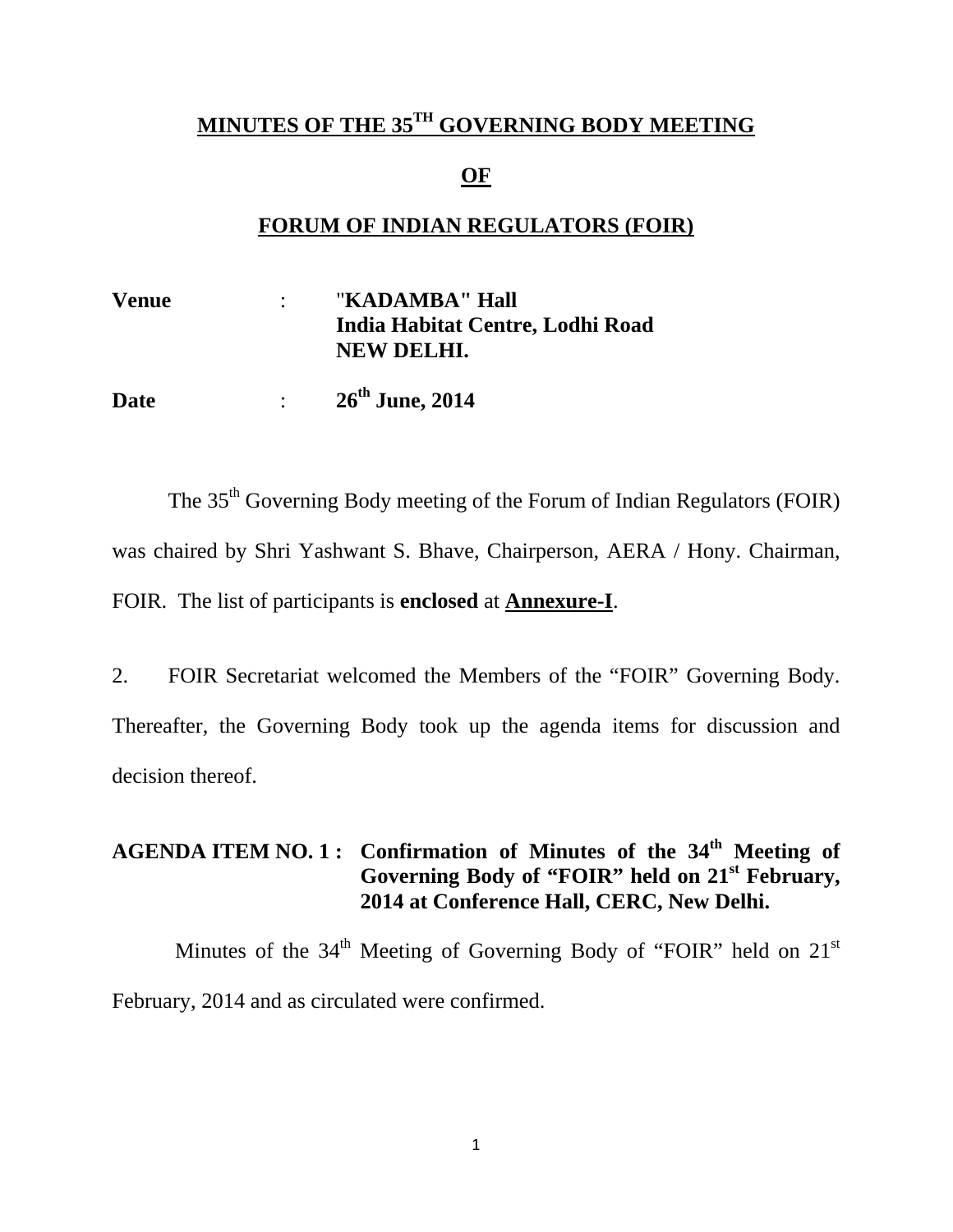#### **AGENDA ITEM NO. 2 : Annual Accounts of "FOIR" for FY 2013-14.**

The Balance Sheet and Income & Expenditure Account along with the Schedules and Notes on Accounts of "FOIR" for the FY 2013-14 were noted and endorsed.

The Governing Body, further resolved that

- 1. The Balance Sheet and Income & Expenditure Account along with the Schedules and Notes on Accounts of "FOIR" for the FY 2013-14 be adopted and approved with a direction to place the same in the  $15<sup>th</sup>$  AGM of FOIR.
- 2. The Hony. Chairman, Hony. Secretary, Hony. Treasurer & Executive Secretary, FOIR are hereby authorized to sign the Annual Accounts of FOIR on behalf of the Governing Body.
- 3. The Hony. Vice-Chairman / Chairperson, CERC is authorized for appointment of the Auditors for auditing the Accounts of FOIR for the year 2014-15 and their remuneration, in place of M/s. Hari Ram Agarwala  $\&$ Associates, Chartered Accountants, New Delhi, who retire after completion of Audit for the year 2013-14.
- 4. The Executive Secretary is authorized to file various returns & documents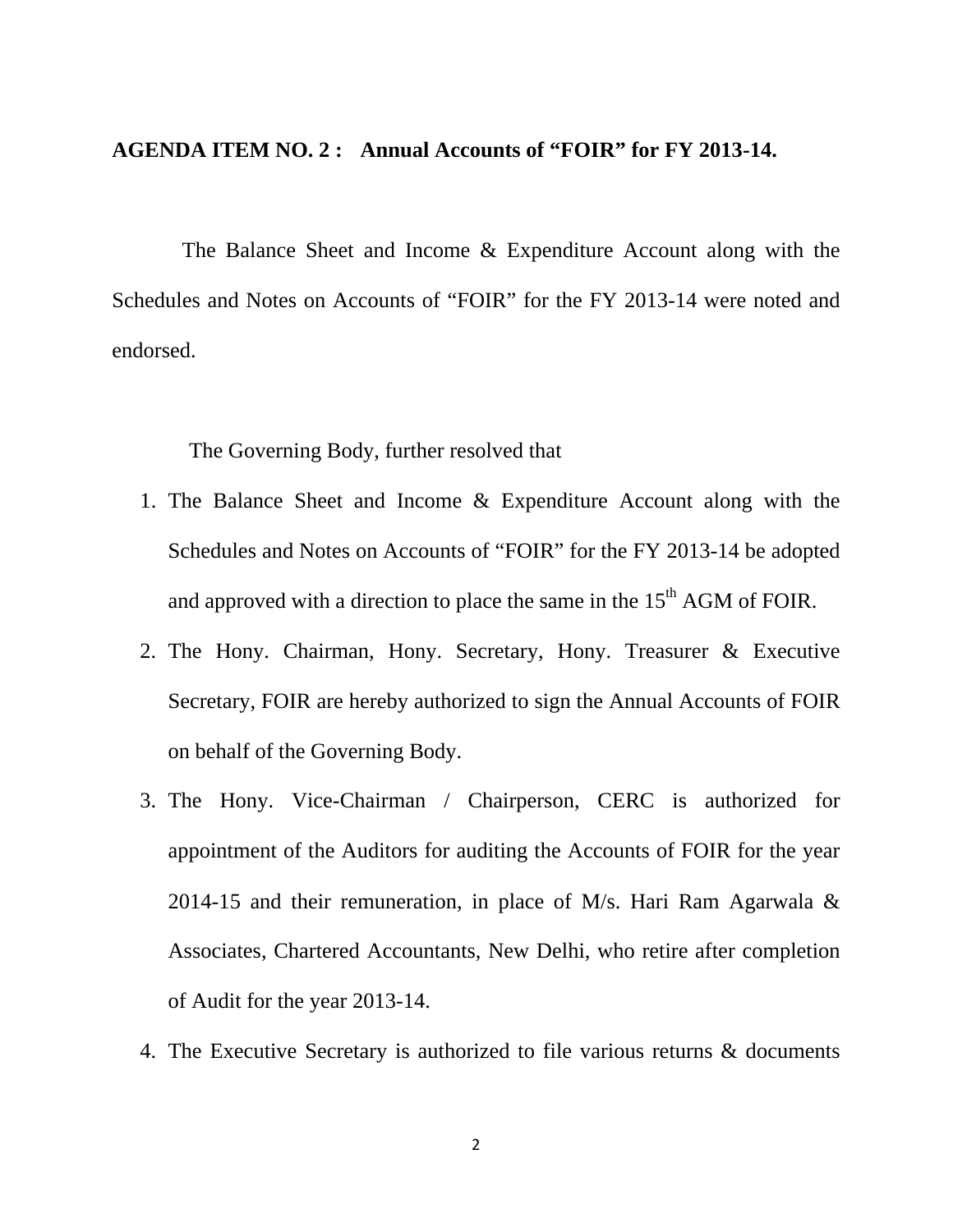with the concerned authorities, viz. change of address and Annual list of managing body with the Registrar of Joint-Stock Companies and Income Tax Returns, filing of documents for claiming exemption from deduction of tax at source (TDS) etc., with the Income Tax Department and also authorized to incur expenditure on behalf of the FOIR.

#### **AGENDA ITEM NO. 3 : Request of IPPAI for membership of FOIR.**

The Governing Body considered the request submitted by the Independent Power Producers Association of India (IPPAI) for grant of Membership of the Forum of Indian Regulators, under the category of Research Institutions. After careful consideration of the same, the Governing Body has not accepted the application.

#### **AGENDA ITEM NO. 4 : Non-receipt of Membership fee from Members of FOIR under the category of "Academic Institutions"**

The Governing Body noted that the Membership fee from the Members of FOIR under the category of "Academic Institutions" namely "The Energy &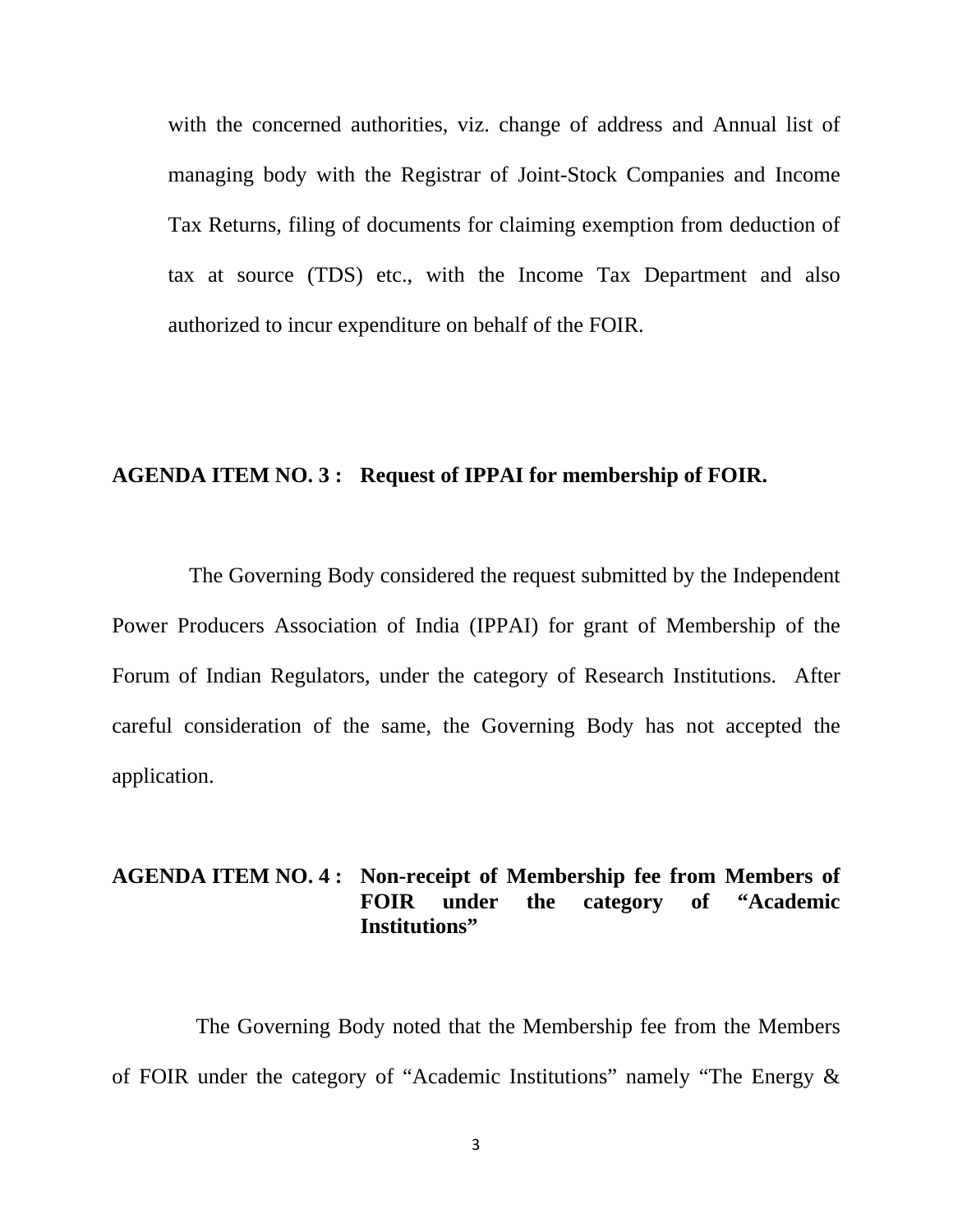Resources Institute (TERI)" and "Administrative Staff College of India (ASCI)" were still outstanding for FY 2012-13 and 2013-14.

The Governing Body also considered the request received from TERI seeking exemption from payment of Membership fee and did not accept the request for exemption from payment of Membership fee. The Governing Body also decided that all such Members who had not paid their Membership fee may be requested for immediate payment of fee, failing which their Membership would be considered for cancellation.

#### **AGENDA ITEM NO. 5 : Discussion on the proposal of setting up of Regulatory Research Institute (RRI).**

The Governing Body noted the efforts made by the Secretariat for exploring the possibility of housing the Regulatory Research Institute (RRI) at the premises of Central Board of Irrigation & Power (CBIP). FOIR Secretariat should explore all options available for housing the RRI at a suitable location in Delhi.

The meeting ended with vote of thanks to the Chair.

\*\*\*\*\*\*\*\*\*